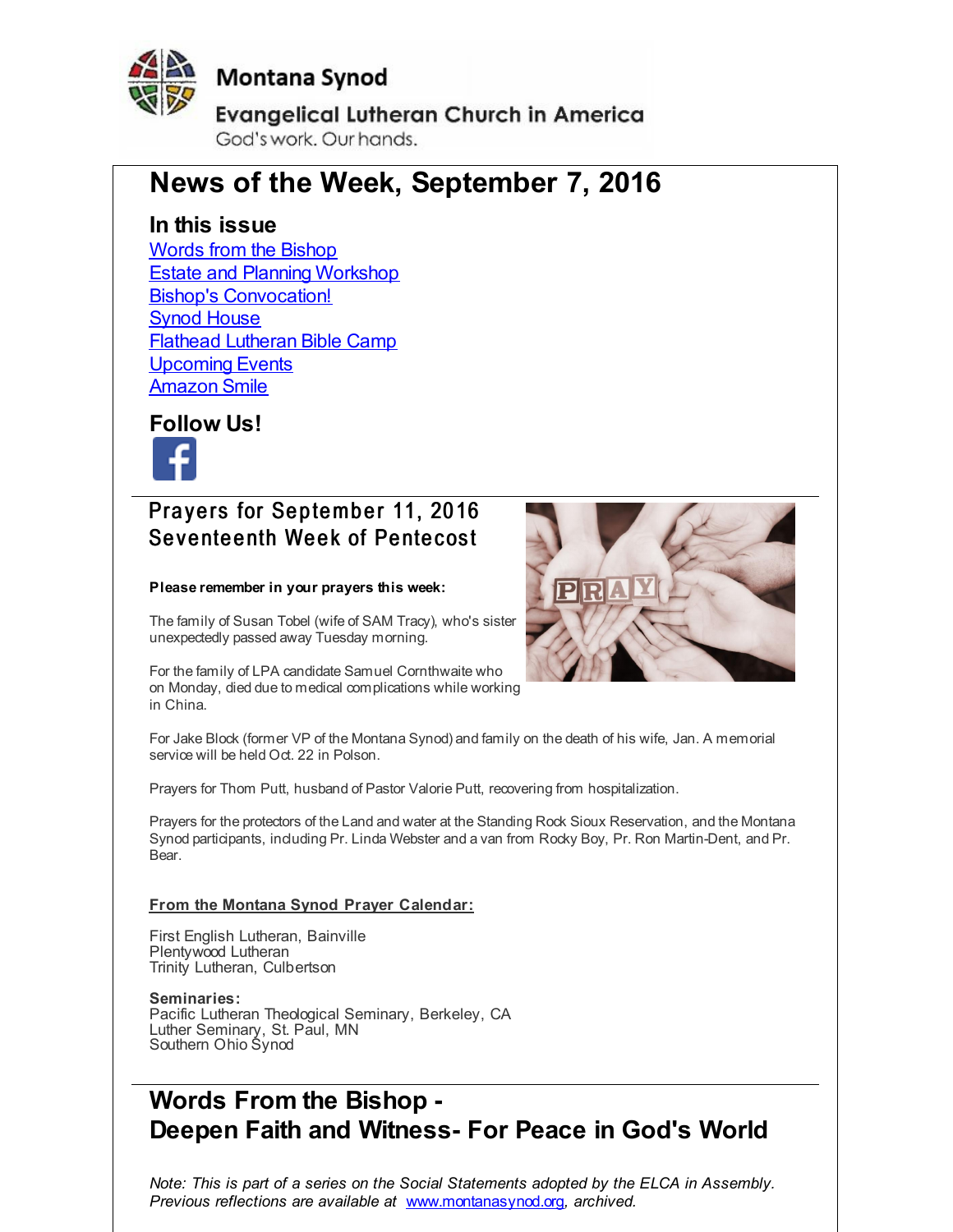In 1995, the ELCA Churchwide Assembly adopted the Social Statement, "For Peace in God's World." (If you are wondering when we went from short statements to long, this is it.). The statement was written after the Cold War and before 9/11. "At the end of a tumultuous and violent century, we share with people everywhere hope for a more peaceful and just world....As our world discards the mind-set of the Cold War and faces the new threats and opportunities of a changing time, we join with others in searching for what makes for peace." Indeed, in 2016, we are acutely aware of threats to and opportunities for peace.

The statement is not limited to a Christian take on foreign relations. It describes the Christian vocation of healing broken relationships on all levels-personal, family, church, community, national, global. Terming it a "Divine Calling," it outlines some of the ways that the Church can be a community of peacemakers:

- +In publicly gathering to proclaim and celebrate God's Gospel of peace
- +In living the oneness we have received
- +By equipping the faithful to act for peace in all their communities

Referring to Jesus as the ultimate incarnation of peace, the statement reminds us:

- +Jesus taught love for one's enemies
- +He reached out to oppressed, downtrodden and rejected people's
- +He prayed for his enemies while being rejected on the cross himself
- +God redeemed the world through Jesus' violent death (Romans 5:10)

The statement urges the church to be both a reconciling presence and a disturbing presence, denouncing beliefs and actions that:

- +Elevate any nation or people ( including our own) to the role of God
- + Find ultimate security in weapons and warfare
- + Claim the right of one people, race or civilization to rule over others
- + Despair the possibility of peace

The statement reminds us that earthly peace is not the same as the promised peace of God's present and future eternal reign. As Christians we work and we pray for both. "Trust in God's promise of final peace freely given in Jesus Christ alone drives us to engage fully in the quest to build earthly peace." "Through the cross of Christ, God calls us to serve the needs of our neighbor, especially those groups and individuals who,suffer and are vulnerable." "Sharing a common humanity with all people, we are called to work for peace throughout the globe."

The last half of the statement is about the Christian responsibility to be engaged in the world, advocating and working for peace and justice. We are not a pacifist church. We do not refuse participation in the political order or in military service, and we do not automatically condemn all involvement in military engagement. The statement outlines "Just War" criteria, including: right intention, justifiable cause, legitimate authority, last resort, declaration of war aims, proportionality, and reasonable chance of success.

Twenty years later, there is much conversation among theologians as to whether there can be a "Just War" in an age of non-state terrorism, nuclear weapons and drones. The statement encourages Christians to stay engaged in conversation, prayer and advocacy.

And the statement urges Christians to work for a culture of peace, to strive for an economy with justice, and to move towards a politics of cooperation. Included in these are: respect for human rights; discouraging the glorification of violence; foreign aid; controlling the arms trade; NGOs working for peace; care for refugees and migrants.

In the final section the statement declares: "Living in a time when hate, injustice , war and suffering seem often to have the upper hand, we call on God to fulfill the divine promise of final peace."

To read the statement, go to [www.elca.org/social](http://r20.rs6.net/tn.jsp?f=001zNZ3LrHaO29Rhzo8QHivIcFbHcZFdq239YFtBAQTxGQ8FWCuRLstHe0n9ippFtUOq3P2g_MYaep4hNfcXUFjfTlOAw4WCW1ZneuizQp1JvUMVh-KNyozsv4xw7VN0grcfRF7wD8wLP8esqJS-0jcbpRZJuxLsBkQqQBMmn-oatlcO-P-AaT0NRkkOa645yAS&c=&ch=) statements.

Jessica Crist, Bishop

#### ESTATE AND GIFT PLANNING WORKSHOP Saturday, September 17, 2016 10:00 AM - 2:30 PM American Lutheran Church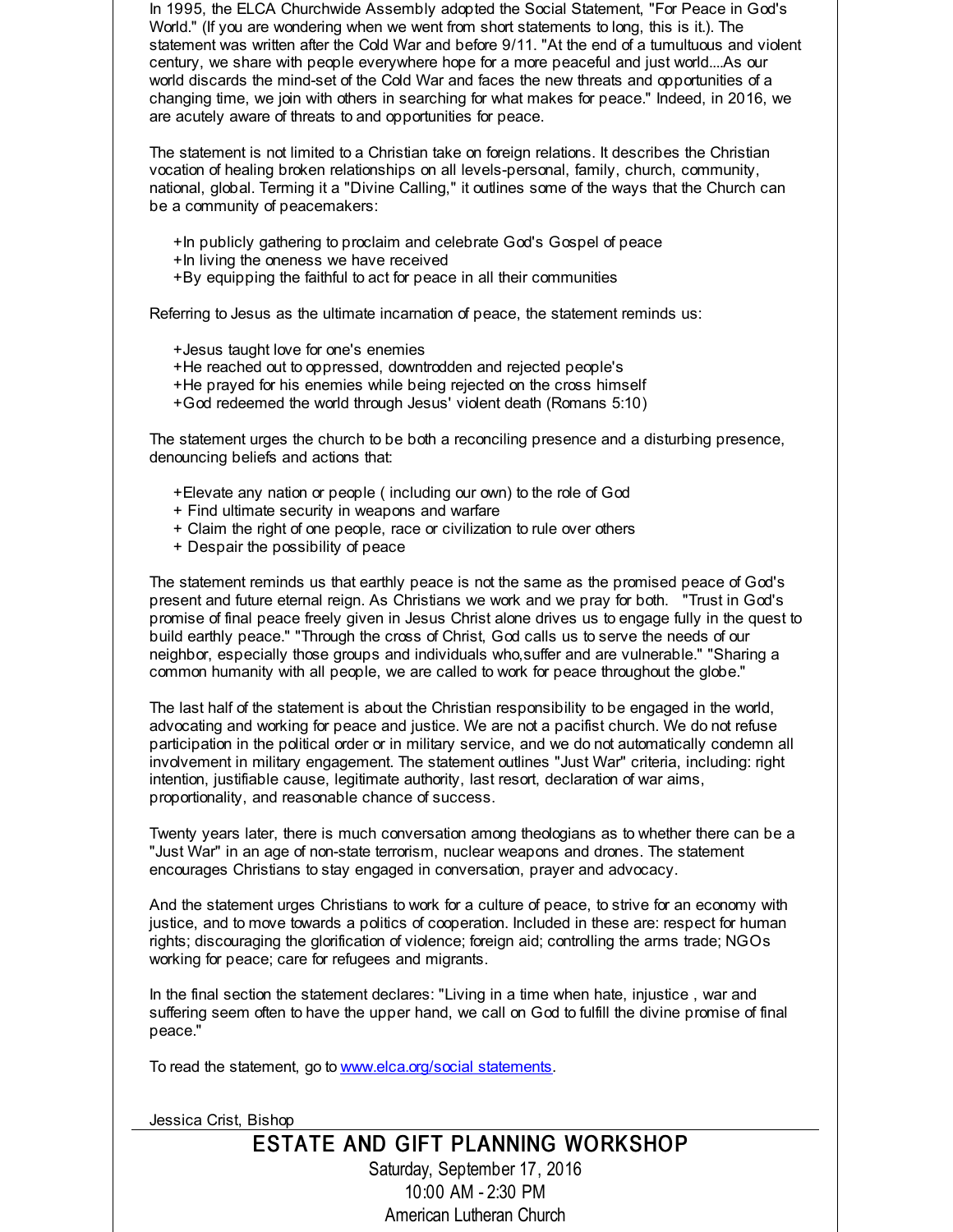#### 5 Lewis Avenue

#### Billings, MT 59101

Over the course of our lives, we accumulate a lot of assets. But what happens when we die? You have probably heard the phrase, "You can't take it with you!" But we can make sure that our life's assets will be used in ways that witness to our Christian faith - by blessing the lives of those we love and also to bless ministries of the church and other charities and causes that we support. In addition, some people may be able to make some planned gifts now.

To help people learn more about this, the Montana Synod is offering an **Estate and Gift Planning Workshop**. Featured presenters will be:

**Pastor George Karres** - Director for Evangelical Mission, Montana Synod **Dr. Marsha Goetting** - Professor and Extension Family Economics Specialist, Montana State University, Bozeman, Montana **Ms. Beth Adams** - ELCA Foundation Gift Planner

The cost is \$10, which will include lunch. To register, please email or call Pastor George Karres: gkarres@montanasynod.org: Phone 406-453-1461



## Montana Synod Pastors Featured in Luther Seminary's God **Pause**

Thismonth, Montana Synod pastorswho are graduates of Luther Seminary, are featured in September'sGod Talk daily [devotions](http://r20.rs6.net/tn.jsp?f=001zNZ3LrHaO29Rhzo8QHivIcFbHcZFdq239YFtBAQTxGQ8FWCuRLstHe0n9ippFtUOrPMu9vRsoIff-ifp_AlBMjx6Gj5b969CsJWmLpaMFGHJVgTDspjlmUtRMtdDltRyBdRcqM8CuD-uH7FZen00lFJPV0TQypDcobTgHNQYvWuMbxKxq6FYy4mFUUsjFiP3&c=&ch=) from Luther Seminary. You can find the daily devotions here.

#### Constitution Memorandum

RE: Amendments to the Model Constitution for Congregations of the Evangelical Lutheran Church in America.

[Attached](http://r20.rs6.net/tn.jsp?f=001zNZ3LrHaO29Rhzo8QHivIcFbHcZFdq239YFtBAQTxGQ8FWCuRLstHbcABBrk6gfaFqWW05vIZb9PkWEhpYsRUaoxlBgteE18CgziG-C97F2cJmW7JQhyntl7L77qOfQizERBhJ9feGI0bFumXu0WfcFmEblFEd4UCNG2oldAnNOgaegtglUBf0vbfUdJa6UuqADhUpLR2aGTS_zJ2ucLNJs8981dShC_r6lIQB8iOpsltGbHZLH96XIEiRlGJWRyukeTYYa55wWKbtEon0PikXv1EM4SsFwbZGviVt47Ss0l0NFwRDqdkuPNbILiD97f&c=&ch=) you will find the amendments to the Model Constitution for Congregations of the Evangelical Lutheran Church in America which were adopted by the 2016 Churchwide Assembly. None of these amendments are automatically effective upon receipt of this memo. Each congregation will need to adopt these changes in accordance with C16.04. of these amendments (in their current constitutions the reference would be C17.04.). I would encourage congregations to work with the appropriate people in your synod as they prepare these amendments for action by the congregational meeting.

If the amendments are to bring the congregation's constitution into conformity with the Model Constitution, there only needs to be one vote with a majority of the voting members present to approve. The amendments go into effect when adopted and do not need synod approval. If there is a change to any of the Model Constitution proposals, then C16.01. is the appropriate provision to follow in amending the congregation's constitution.

The primary changes in the document relate to the merging of the three lay rosters into a roster of Ministers of Word and Service. These provisions should be added even if the congregation does not currently have under call a person on one of the lay rosters. Chapter 20. would also be important for those congregations that are part of a parish agreement.

Please share these proposed amendments with the congregations of the synod. This would be a good time to work with congregations to ensure that amendments from earlier assemblies are also incorporated into their constitutions. It is very important that congregations have Chapter 15. Discipline of Members and Adjudication, that was adopted by the 2013 Churchwide Assembly, in their constitutions. We have had difficulties with congregations using the process that was there prior to 2013. By removing the synod council's authority to hear appeals that existed under the old process, we have had a couple of unresolved conflicts continue in congregations. This could be avoided by adopting the 2013 amendments.

It is always important to have the congregation's governing documents current. The best time to do this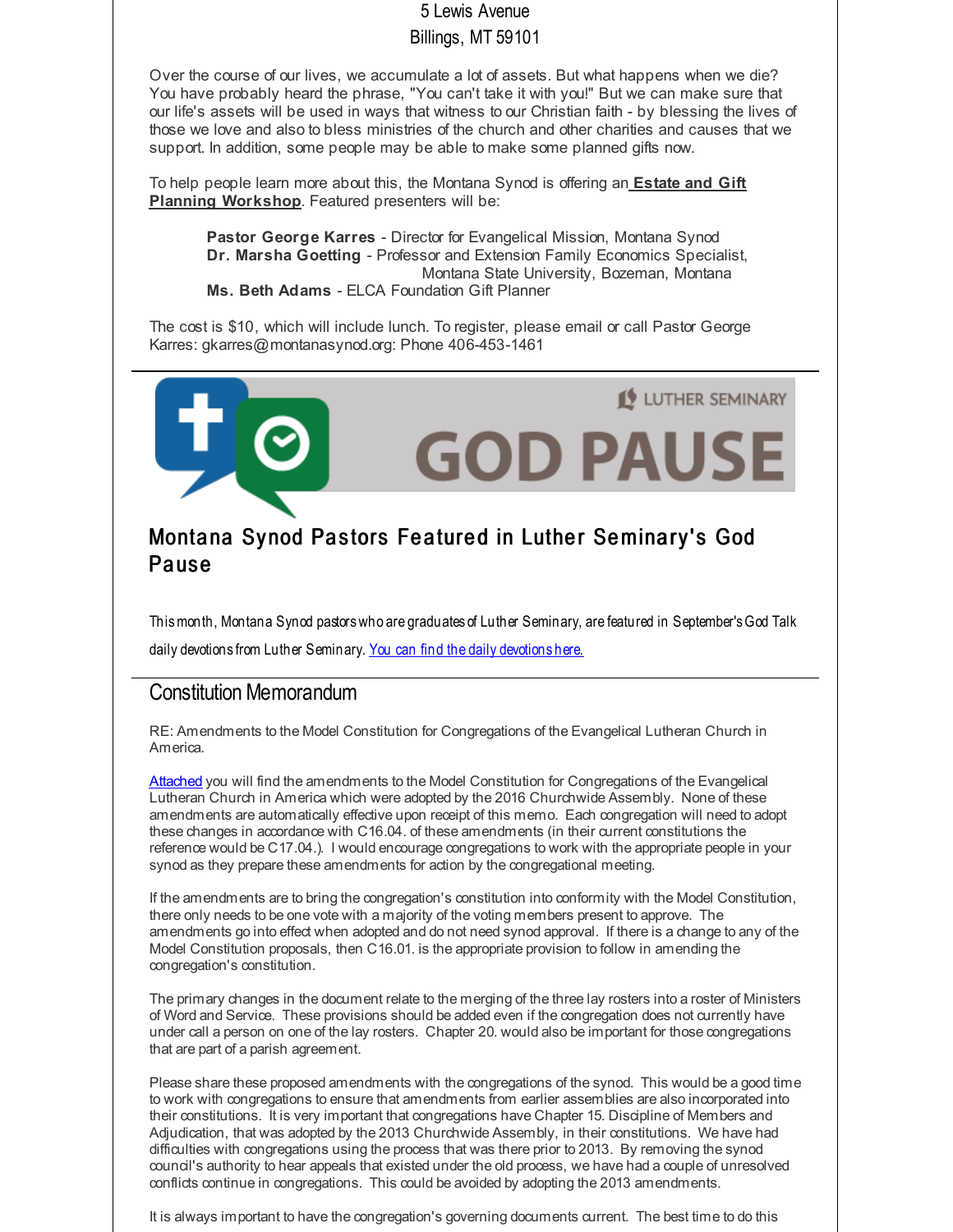work is after a churchwide assembly. It is not helpful to wait until an amendment is needed in the life of a congregation to consider voting on the amendment. Prior preparation in adopting the rules that govern our life together is important and helpful work. Thank you for your work with the congregations of this church.

Wm Chris Boerger **Secretary** Evangelical Lutheran Church in America

# Rostered Leaders and LPAs - Mark your Calendars for the Convocation!

Theme: Meet the Future Boldly: Taking a Hard Look at Sustainability

When: Friday, October 14, 9-4

Where: Our Redeemer Lutheran Church, Helena, MT

Who: Rostered Leaders and LPAs

Resource: Dr. Kenn Inskeep

Cost: \$10, Lunch Provided

**Preregister: [cmccarty@montanasynod.org](mailto:cmccarty@montanasynod.org) by October 10**



**NRIT News:**

*The following events require pre-registration:*

Our first digital offerings are now available on our website. When you purchase the classes, you will have access to them throughout 2016 so can offer the class as a multi-session adult study or watch on your personal computer at your convenience.

#### **Luther Lectures - Critical Encounters with Luther** Chico Hot Springs with Rev. Dr.Kirsi Stjerna

In preparation for the 2017 Reformation anniversary year, we are exploring, who is our "essential Luther" and who is the "Luther for the future". We will reflect on most recent and important developments in Luther research as well as identify sources for our ministry and active Lutheran engagement with urgent concerns. We will be reading Vol 2 of The Annotated Luther (Fortress Press, 2015) in our re-focused and future-oriented encounter with church.

Monday and Tuesday, Sept. 26-27 \$85 clergy / \$70 new to ministry, retired, LPA

#### **Gospel Road Show - Provoking the Gospel of Matthew** Dr. Richard Swanson

From the genealogy to the resurrection, Matthew tells a unique story of the messiah. Matthew's story shares much with both Mark and Luke, but it is finally distinct and fascinating in its own right. In this course we will explore the story Matthew tells. We will look closely at key preaching texts, but we will examine these (and other) key texts in the context of Matthew's whole story. In particular, we will listen throughout the story for echoes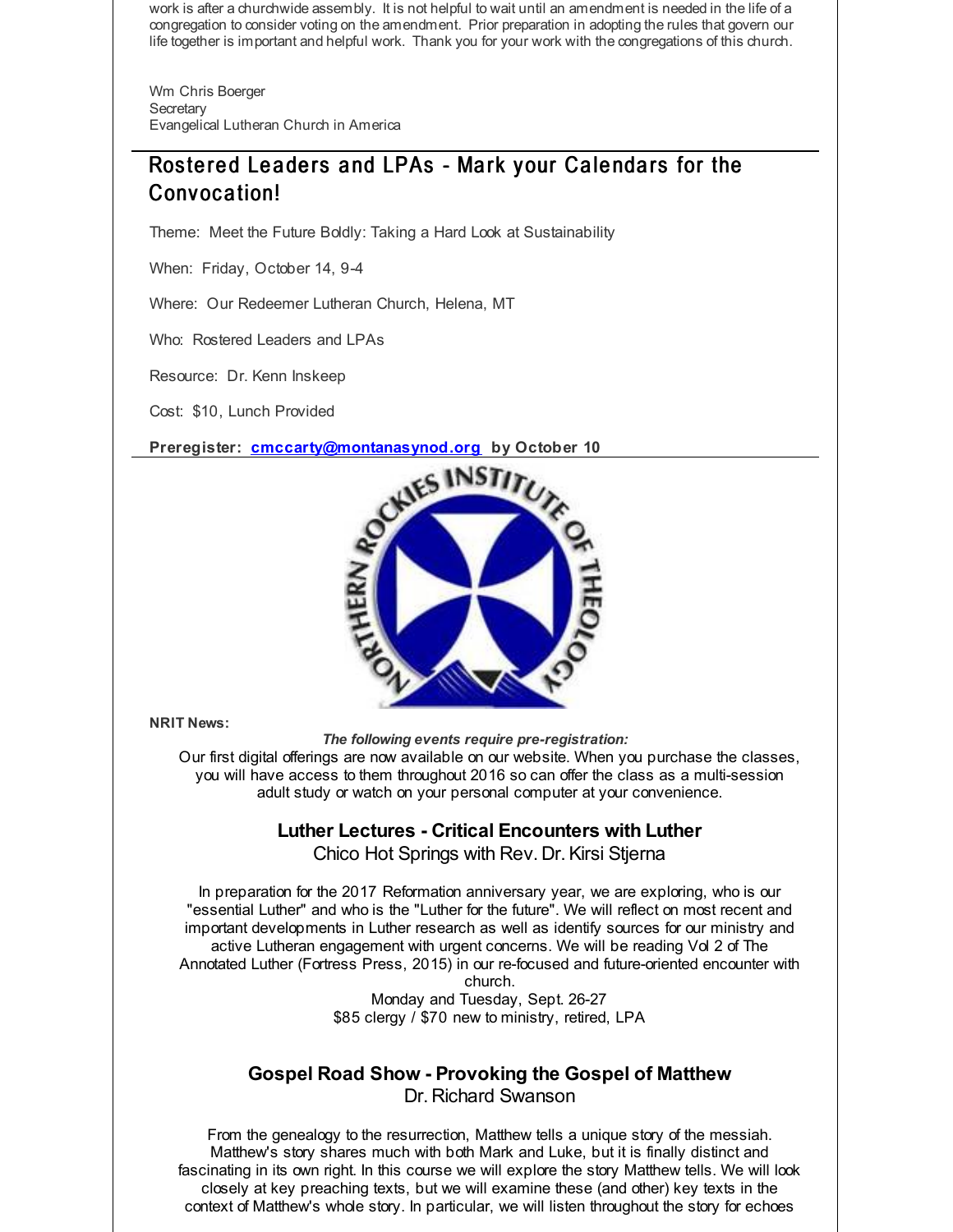of the Slaughter of the Innocents (which enters the story almost as soon as Jesus does). And, because biblical interpretation must always take place in, and for the sake of, the real world, we will listen also for the echoes of the cries of Rachel as she weeps for her children in every century. In all of this, we will aim to discover the kinds of provocations that are useful to preachers who live with this old story for yet another year. Oct 24 in Havre - 9:30 - 3:30 Oct. 25 in Lewistown - 9:30 - 3:30 Oct. 26 in Billings - 9:30 - 3:30 \$75 clergy / \$50 new to ministry, LPA / \$20 retired clergy and lay persons

\*Our first digital offerings are now available on our website. When you purchase the classes, you will have access to them throughout 2016 so can offer the class as a multisession adult study or watch on your personal computer at your convenience.

1. Learning Our Place: Wilderness and Wonder from a Biblical Perspective. 2. Syria in the Bible and in the Early Church: A Heritage at Risk

To purchase these classes, go to www.nrit.org. Click on the NRIT logo on the upper left side of the page. This will bring you to the NRIT home page. Under the logo, to the right side, click on NRIT Digital Education Store. Then click on the class you would like to access. You will need to pay online with a credit or debit card. After purchasing, you will receive access information.

#### Intermountain News!

We have good news, friends - Intermountain recently received a \$100,000 matching gift to be used to renovate a cottage into Van Orsdel Commons, a chapel on campus for our residential program! We have 120 days to raise the matching funds in order to receive the entire grant. If we succeed, we will have all the funding necessary to start the [chapel](http://r20.rs6.net/tn.jsp?f=001zNZ3LrHaO29Rhzo8QHivIcFbHcZFdq239YFtBAQTxGQ8FWCuRLstHUIgqeaM0UHeBAcSkBLRS2_RirGNIDal5nvmoLzQokg2vlrqRGYwREKKTqz_Voh5uHzFxDK2VrBg4uyXEjBOYazSTp9H8uSMiebJeYedCYRRmHdD-8_P6b4vL4xsyZvOtHPwgFR03nbpsg-5R1UGk7f7x6EWTJbIx4juw0KkVEZf&c=&ch=) project.



Are you wondering how adversity in childhood has impacted the community, your church, or your faith community? Looking for practical ideas for building resilience through faith-based approaches?

Please attend this first-of-its kind discussion at the Resilience Fall Summit. Rev. Chris Haughee, BA, MDiv., Intermountain Chaplain and Kimberly Konkel, Associate Director for Health, HHS Center for Faithbased & Neighborhood Partnerships, Washington D.C., will present "Building Resilience through Addressing ACEs in Your Faith Community." Please join them in this session, which will be both informative and will provide you with the tools to make a difference for struggling youth and families in your community.

For any ministry or faith-based group desiring to connect their ministry with the mission of building resilient communities, this event is a must.

[>>Click](http://r20.rs6.net/tn.jsp?f=001zNZ3LrHaO29Rhzo8QHivIcFbHcZFdq239YFtBAQTxGQ8FWCuRLstHUIgqeaM0UHeEB-HAycZRAeEA4d0fbv7SfNI0uiK2f6d4iCRdtyJIgrranuPfieo77pN37dZACKGDX9F4Rb6mYwgVZYjQtL_XbTfSK1njT71vFfuZ_dXR0fy3fRRDND6M4I2yJ_9JjqFqzzYrflKx90=&c=&ch=) here to register today!

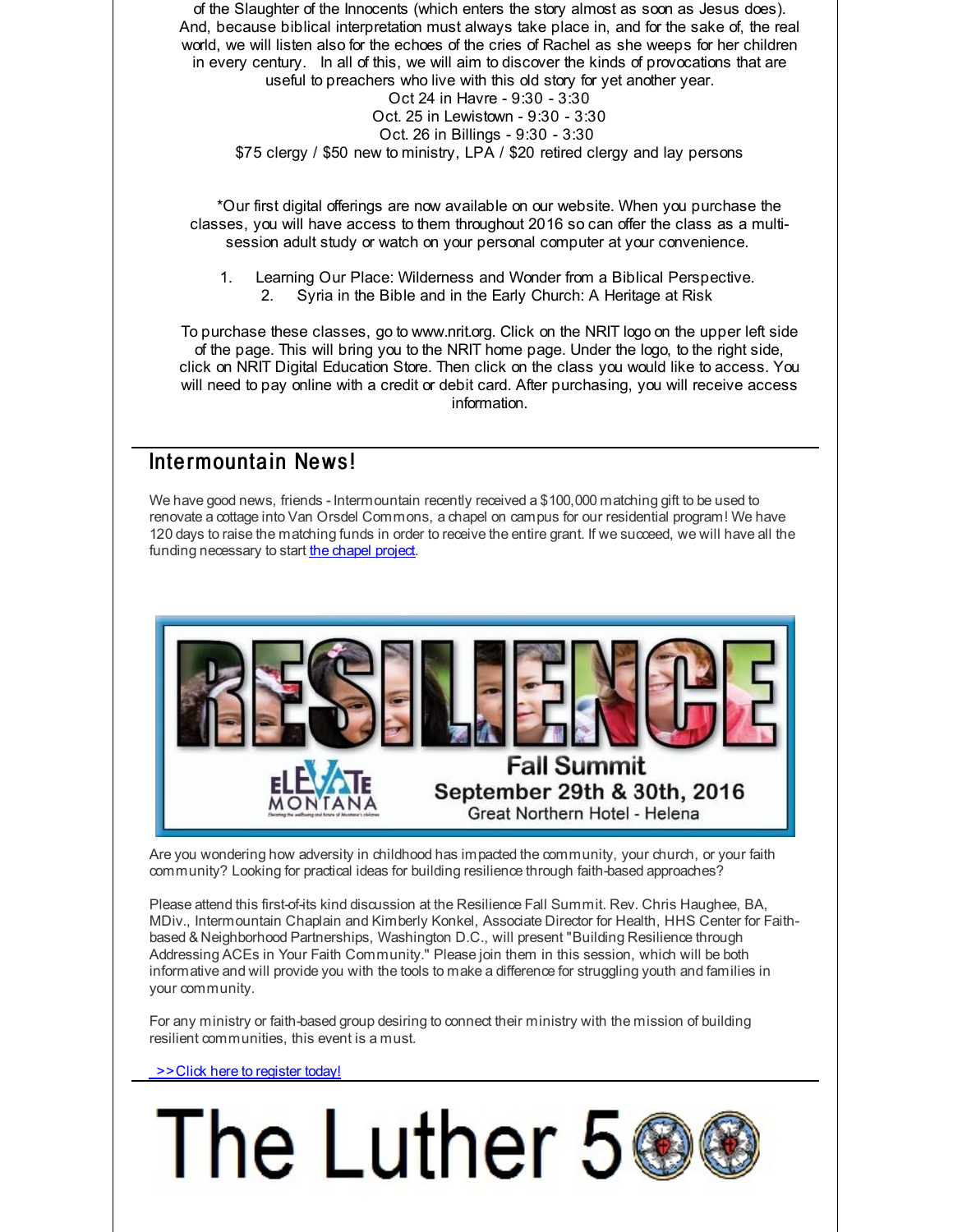#### **September Newsbrief: the Lutheran World Federation**

While the origins of Lutheranism as a confessional movement are identified with the reforming work of Martin Luther, the date sometimes given for the formation of Lutheranism as a separate church is the 1648 Peace of Westphalia which ended the bloody religious conflicts of the Thirty Years War in central Europe and gave legal coexistence to Roman Catholic, Lutheran and Reformed Christians. A point of no return for the Lutheran Church had been reached which also kept alive the vision of both Lutheran and Christian unity under the gospel, a development which would bear much fruit with the formation of the Lutheran World Conference and its successor, the Lutheran World Federation.

Paul Hanson provides a compact and delightful sketch of these organizations and their achievements. What he does not tell you is how his own career in ministry intersected with the Lutheran World Federation. In July of 1962, while a student at Augustana Theological Seminary in Rock Island, IL, Paul joined 5 other Lutherans for a Church Workers Exchange Program in West Berlin that was sponsored by LWF. "Our task," he said, "was to work with refugees who had escaped from East Berlin and East Germany and who were either 'stuck' in West Berlin or were having their applications processed so they could move to West Germany." Midway through that year, as a result of stipendiary concerns, Paul was serendipitously reassigned to Geneva, Switzerland to help produce short histories of Lutheran Churches in the world for the LWF Assembly in Helsinki, Finland, in the summer of 1963. Anyone who knows Paul will see the connection between this experience and his ongoing advocacy of ELCA global mission and Christian unity. Enjoy the read!

-Paul Seastrand

## **[Download](http://r20.rs6.net/tn.jsp?f=001zNZ3LrHaO29Rhzo8QHivIcFbHcZFdq239YFtBAQTxGQ8FWCuRLstHZMiKXLEsZycosT5NoD-XsAmHb5GZb_L1tKYG7WDtDvLXOzeoLfslHlwG16DYXYImuz4w3UKo_YDG6O1j5__Xsg9xk3Zxdw5agROSxzPaPJSKKBbiFx9Cakv3R-Zta4ZlM32F5q9ndJq3p5Igh2dJXQ=&c=&ch=) it here**

## Kairos Workshop

Please find an [attached](http://r20.rs6.net/tn.jsp?f=001zNZ3LrHaO29Rhzo8QHivIcFbHcZFdq239YFtBAQTxGQ8FWCuRLstHe0n9ippFtUOpZxLsmLYrNir3xKAX8z6PavZMkBLy2R2llIdPFYdX2eNR4m4DVV_5WUflNC_pWh8OWjaXuKv4NlDYi5nTCwotW2a7QmtMyws6ZbPs4PNvDyieVuDPkAm0jkbEjTCsZxiACX10O1ykjGDz4symwgDZ24WwnlvdzcYVLMRLRB5eozwGQP5jHqPgh18I0yqH6qim4Y9qzrKRKA=&c=&ch=) brochure on the upcoming Kairos Workshops that will be held Oct. 17-Oct 20th at various locations throughout Montana. This workshop is titled,

**Israel/Palistine: Beyond the Headlines. Digging Deep for Justice & Peace in the Holy Land**

#### Mac Connect

**You are invited to MAC Connect 2016:** Oct. 20-21

Please download the brochure for more info and registration information.<br> **Mac Connect**<br> **You are invited to MAC Connect 2016:**<br>
Oct. 20-21<br>
All are welcome to come to MAC's Thursday evening<br>
meetings and Friday workshop. All are welcome to come to MAC's Thursday evening meetings and Friday workshop, October 20-21. We are especially eager to invite members of St. James' "Outreach" committee and those passionate about "Social Justice." Come be inspired. Learn about how you can join with Christians across the state to advocate on behalf of the least and the lost.

MAC Connect 2016 will occur in Butte, MT, starting the evening of Thursday, October 20 through Friday, October 21. Register at [www.macmt.org](http://r20.rs6.net/tn.jsp?f=001zNZ3LrHaO29Rhzo8QHivIcFbHcZFdq239YFtBAQTxGQ8FWCuRLstHfwTNj5aAyD5neJv35jlJLkB9l8HHj3Dy4xiNjwRRn-A-8NQRwC0GwznyWSpyXDEGXGp3-TvkT5bgF0ooDvjZe-S3tNBy0z5zqURPW0oG4PaYIy0yfBJghY=&c=&ch=)



**LAST CHANCE TO SIGN UP FOR THE LPA CLASS IS FRIDAY, SEPTEMBER 23. THIS OPPORTUNITY ONLY COMES AROUND EVERY TWO YEARS.**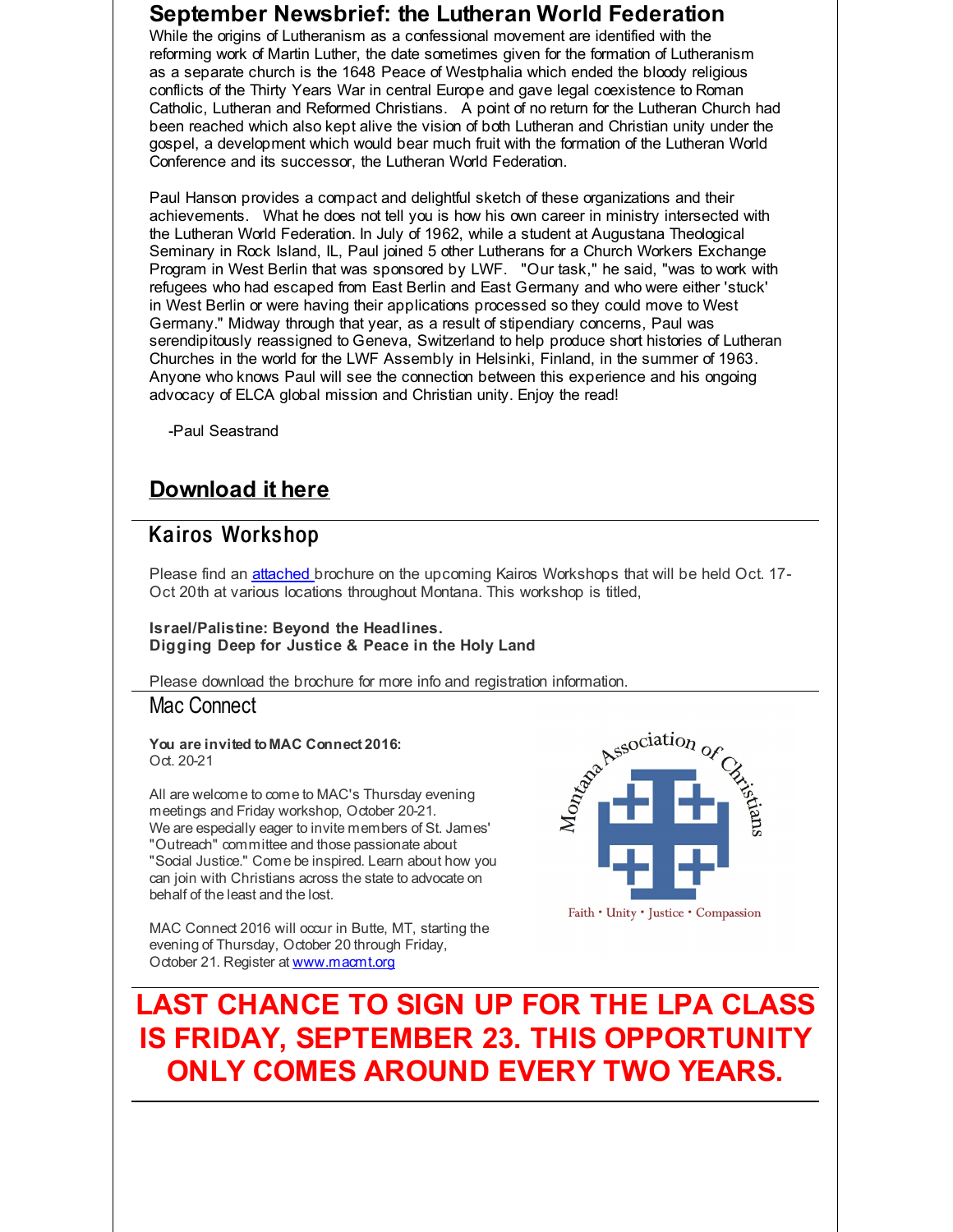

The new address for the Synod Office is: **3125 5th Ave S Great Falls, MT 59405**

# **The Synod Office has a New Address!**

# **3125 5th Ave S Great Falls, MT 59405**

# **Montana Synod Opportunities:**

### Update to the news

We are changing things up in the the Montana Synod Weekly News! The news archive on [montanasynod.org](http://r20.rs6.net/tn.jsp?f=001zNZ3LrHaO29Rhzo8QHivIcFbHcZFdq239YFtBAQTxGQ8FWCuRLstHSClDnwtFbWKfC0Vzv5yrxSiAVB9UPbqAh803DFdLV07yy--HFFKCjM8MlcnYu1dDDPmOpM7caR2FggUU7bZEnRf-rKTW0ug2tmf58QPnbS2ofvUy74aMnU=&c=&ch=) has been updated and all 2016 issues can be found [here](http://r20.rs6.net/tn.jsp?f=001zNZ3LrHaO29Rhzo8QHivIcFbHcZFdq239YFtBAQTxGQ8FWCuRLstHe0n9ippFtUOUsJvH649EEAnArSUnZQYsYH1n85nOTN09HLsc27Tvj2-yvzsuj4XYLCYyhOnwM-eO_LqPriD7lw5Db_x4FJz3jy1ZWxntDpu8mpYCn-Rs0UDSDwrn8XNnvzyeJ909KqUho9dGabazuRf9LIKHCf7-A==&c=&ch=). All future issues will also be archived, so feel free to download any past issues!

# Christikon Clips

**It's completed!** Our exceptional staff has gone home, the campers are preparing for school to start, and we begin the planning for 2017. It has been a blessed adventure!

**We hosted campers from Minnesota, South Dakota, Washington, Wisconsin, Wyoming and Montana.** Wonderful opportunity to connect with people from these out of state congregations and forge long lasting friendships and share the Christikon experience.

**Our special guest speakers,** Pastor Jim Darchuck, Professor Lois Malcolm and Pastor Tim Westermeyer lead our family adult sessions into great conversations about the life of faith in the day-to-day world, trusting in the Holy Spirit, and supporting our ministries with effective communication.

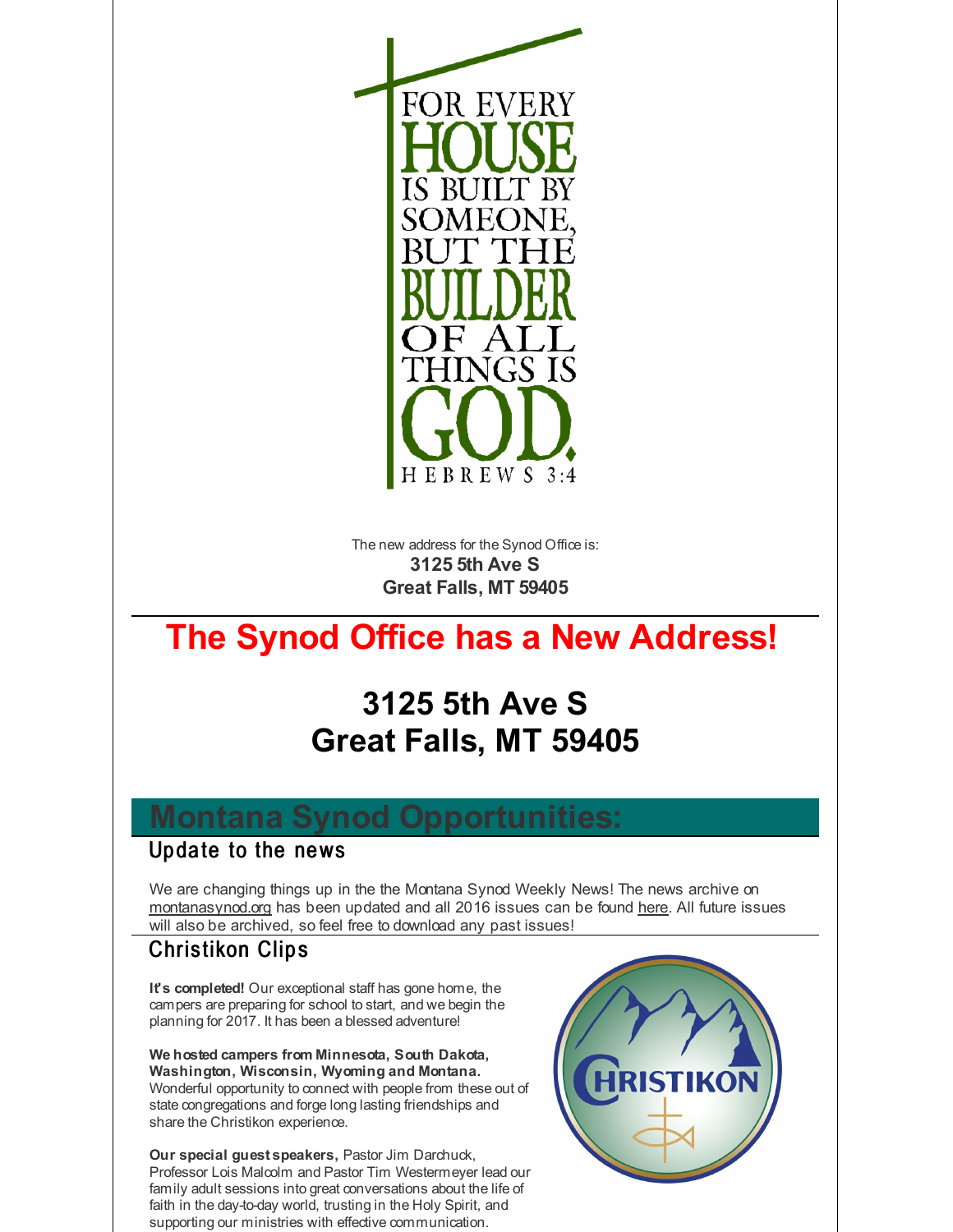**Fall Retreats:** We have retreats scheduled into October with dates still available. Bring your group and enjoy fall in the mountains!

**Thank you for your prayers for Christikon** this summer, for the summer staff as they transition back to "real life", and for all who have joined in the Christikon life.

It is the mission of Christikon to awaken and nurture faith in Christ- exploring God's creation and the adventure of life together.

CHRISTIKON ● 1108 24th Street West ● Billings, MT 59102 406 656-1969 ● secretary@christikon.org ● www.christikon.org

# Flathead Lutheran Bible Camp **Retreats, Events, and Updates:**

*For additional information about these great upcoming retreats and events, check out our website at [www.flbc.net](http://r20.rs6.net/tn.jsp?f=001zNZ3LrHaO29Rhzo8QHivIcFbHcZFdq239YFtBAQTxGQ8FWCuRLstHQPxgD-CzX_kJXjiOfzUxHG6_nM4wTY8Zu9BbmEPKno9IPMqYkbhx1rUwRue6iZdl_efA29zJdc1u8Q2VOFG3UDGscaKTBfJBUvmbBVBtwEV0GH9ciuEMSSEfUH1rrtz5MC6N_XRGm5aV4OrKMJ715eg0hC3DfI_d9Ep3zYDTXiAVojGBo7vuNRTaUmlrm1c2Vgni1k5WMG4&c=&ch=)! Also, watch for our 2016 Summer Brochure around Christmas! Be sure to register early for your first choice of weeks and programs!*



## October 7-8: Delegate Retreat & Annual Meeting

Are you an FLBC delegate or ambassador for your congregation, excited to share the story of this ministry? Mark your calendar! This no cost Delegate Retreat will equip you to serve your congregation as the FLBC connection. On October 8th the retreat concludes with the Annual Meeting/Celebration!

#### November 11-13: Crazy About Quilting Retreat

New and experienced quilters alike are welcome at this great retreat! Gather your friends and go crazy with quilting this weekend! CLICK HERE for more information and to register.

#### December 2-4: Family Advent Retreat

You won't want to miss this retreat as we prepare for the coming of Jesus' birth! Give your family or friends the Christmas gift of this retreat by registering today! CLICK HERE for more information.

Rev. Nathan Clements, Associate Director Flathead Lutheran Bible Camp 603 S Main St Kalispell, MT 59901 (406) 890-5104 (cell)

## Up coming Events, etc.

**September 11** God's Work Our Hands 23-24 Synod Council

**October 14** Bishop's Convocation

**Please put these important dates on your calendar:**

**2016 Bishop's Convocation**, October 14, 2016, Our Redeemer Lutheran Church, Helena, Montana

**2016 First Call Theological Education**: November 7-9, 2016, Great Falls

**2017 Montana Synod Assembly**: June 1-4, 2017, Best Western Heritage Inn, Great Falls

**2017 First Call Theological Education:** November 6-8, 2017, Great Falls